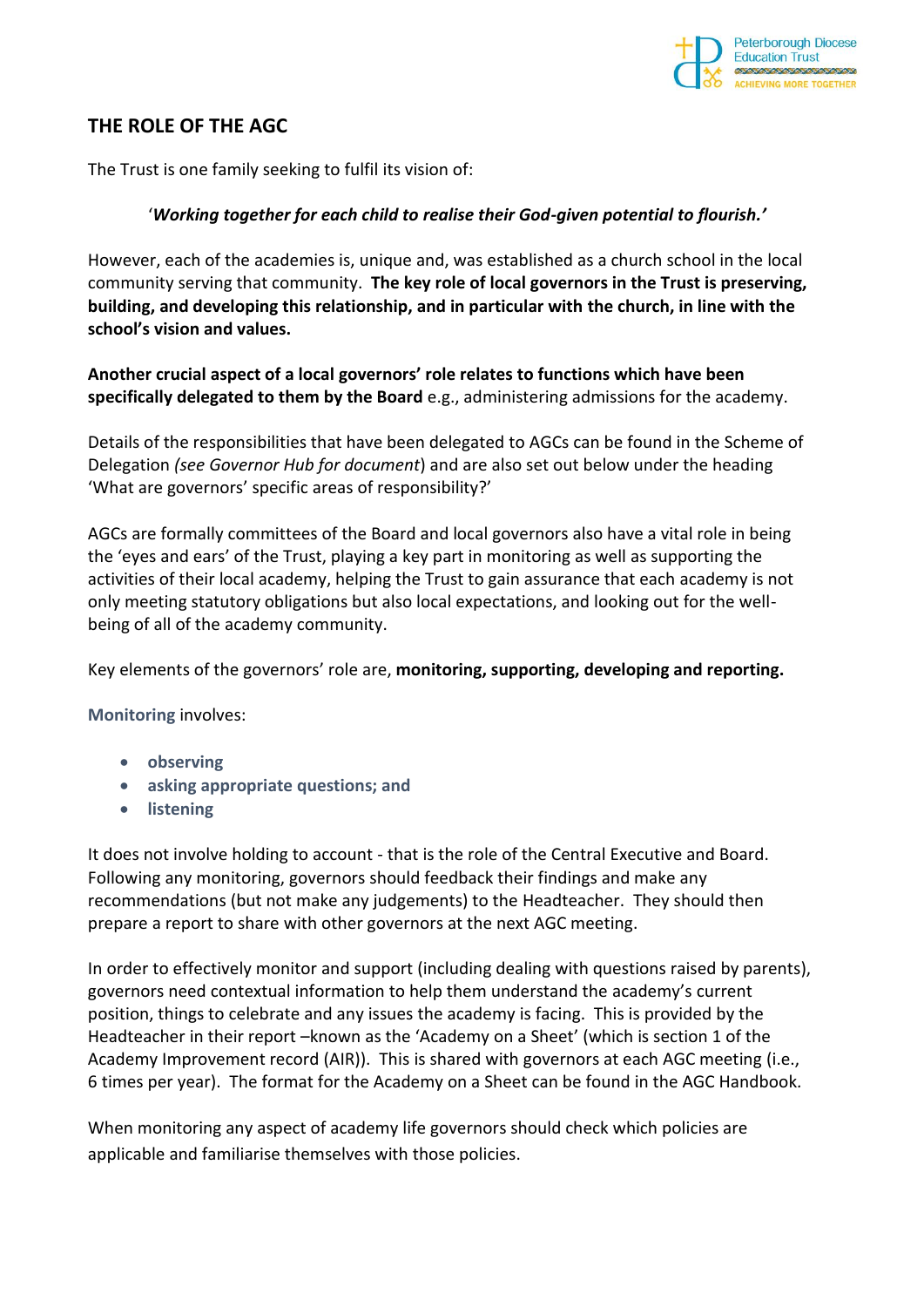## **Overarching role**

# **Vision and Values**

### **To monitor and support the academy in:**

- **pursuance of the Trust's vision of '***working together for each child to realise their God given potential to flourish'.*
- **setting an academy specific vision and values, aligned with the Trust's and Church of England's vision; and**
- **'living out' its specific vision and values.**

## **Summary of Responsibilities**

#### **Vision and values**

AGC's are responsible for their academy's Vision and also the Values that are promoted in the life of the academy. These should be periodically reviewed and revised and reinforced at every opportunity.

In fulfilling their duties governors must always have in mind the advancement of the Vision and the promotion of the Values.

Their role is therefore also to monitor to see that these are being **'lived out'** in all aspects of the life of the academy and the community; supporting the academy in doing so. This is best done by having in mind the Vision and Values when monitoring any aspect of the academy's operation.

Within this overarching role are specific areas for which the AGC has responsibility as delegated by the Trust Board these are grouped under three headings:

- **Compliance**
- **Church:** and
- **Community.**

In these specific areas, governors carry out their duties to monitor, support, develop and report.

All monitoring conducted by governors is to result in a report presented to the AGC.

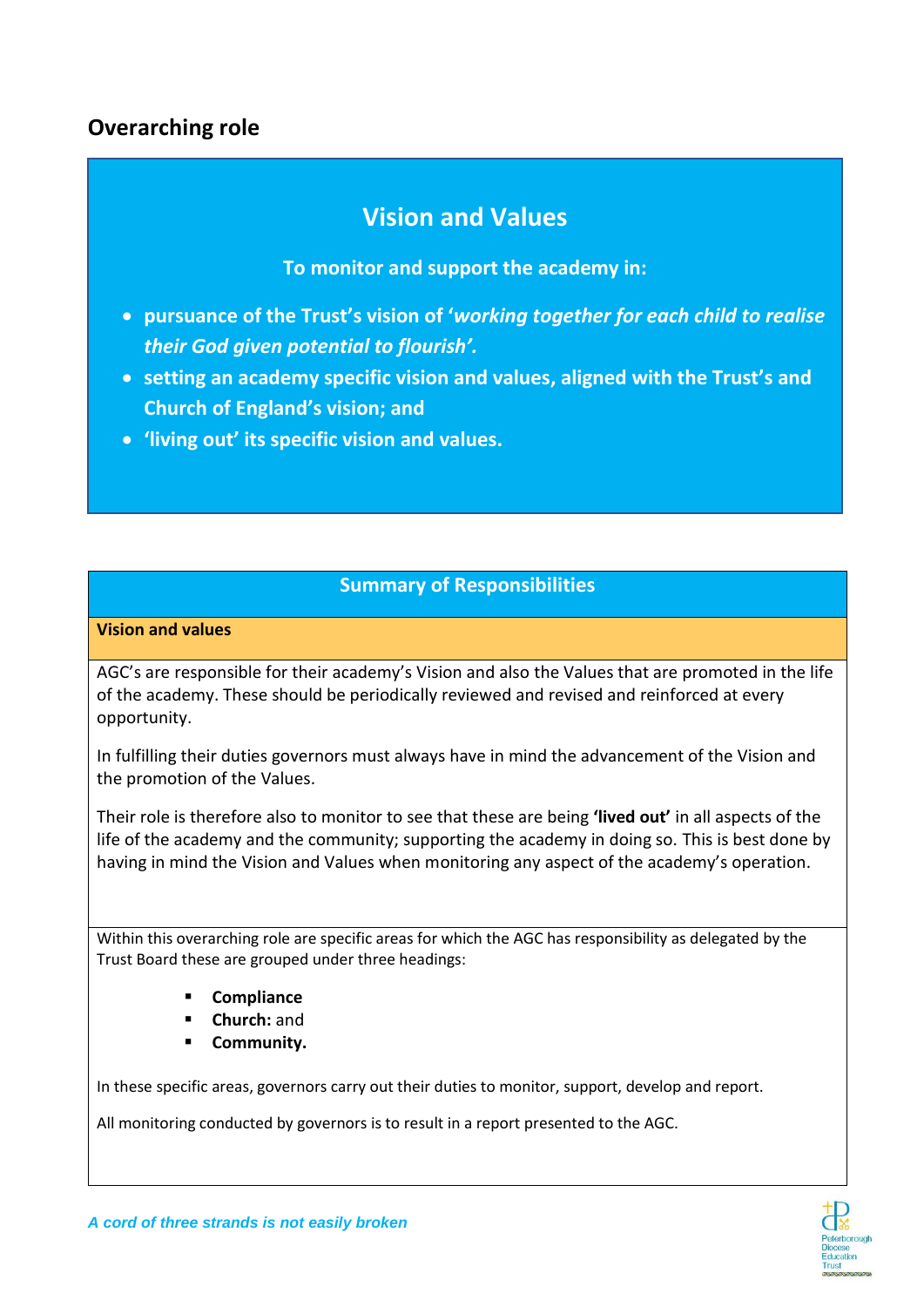**Compliance** 

In this respect the AGC aims to secure assurance that the academy is compliant with / meeting its statutory obligations and to give support towards achieving this assurance. The role is a combination of **monitoring** and specific obligations as set out below. The specific obligations are shown in **green text.**

|                                                                                                                                                                                                                                                                                                     | Appropriate training /<br>resources                                           |
|-----------------------------------------------------------------------------------------------------------------------------------------------------------------------------------------------------------------------------------------------------------------------------------------------------|-------------------------------------------------------------------------------|
| <b>Policies</b>                                                                                                                                                                                                                                                                                     |                                                                               |
| <b>Approving Trust Tailored Policies and Academy Level Policies.</b>                                                                                                                                                                                                                                |                                                                               |
| Trust Tailored Policies are those policies where the academy is<br>required to complete the appendix, which contains academy                                                                                                                                                                        | For all Trust policies $-$ see<br>Governor Hub                                |
| specific context and information.<br>Academy Level Policies are academy specific policies and the                                                                                                                                                                                                   | <b>For all Trust Tailored Policies</b><br>and Academy Level Policies -        |
| governors' role is to agree and sign off the appendix, or policy,<br>as appropriate.                                                                                                                                                                                                                | see academy's website.                                                        |
| Monitoring application of all policies                                                                                                                                                                                                                                                              |                                                                               |
| This involves the 3 aspects of monitoring referred to above i.e.,<br>observing, asking appropriate questions, and listening, but it is<br>also crucial for governors to familiarise themselves with the<br>policy in question before being able to effectively undertake this<br>role.              |                                                                               |
| <b>SEND</b>                                                                                                                                                                                                                                                                                         |                                                                               |
| Monitoring the academy's provision for pupils with SEND and<br>staff with disabilities.                                                                                                                                                                                                             |                                                                               |
| Governors need to observe, ask appropriate questions, and<br>listen, to understand the experience of the following at their<br>academy:                                                                                                                                                             |                                                                               |
| pupils with SEND and their parents / carers;<br>staff with disabilities and long-term conditions<br>the Senco and other staff supporting those with SEND                                                                                                                                            |                                                                               |
| Natalie Packer, the Trust's SEND expert, has put together 2<br>webinars for governors to assist in this role. One is an overview<br>of SEND and the other more specifically tailored to the role of<br>the governor with responsibility for monitoring SEND. These<br>can be found on Governor Hub. | <b>Webinars on Governor Hub:</b><br>Overview of SEND<br>Role of SEND governor |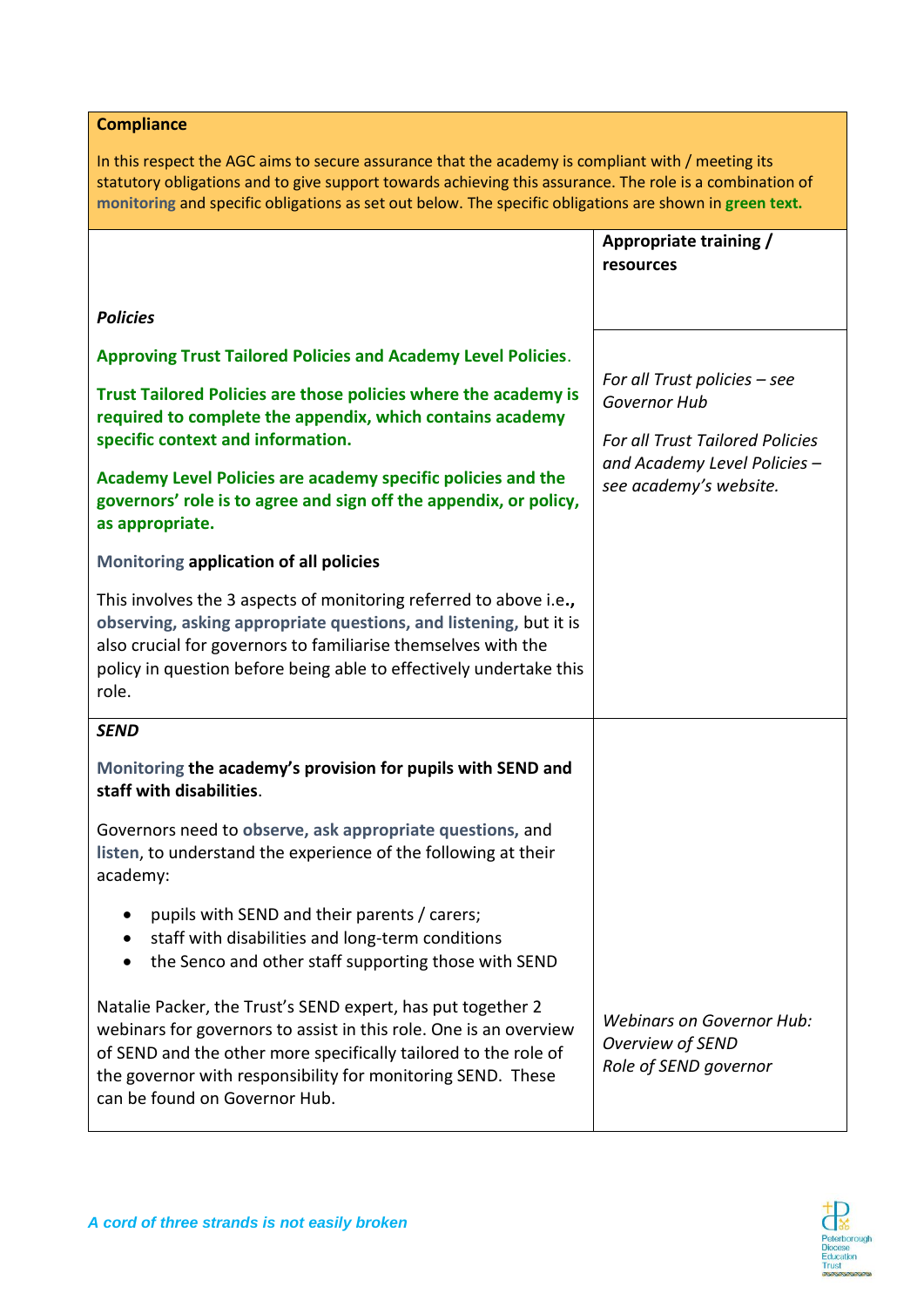| Supporting the academy in producing and publishing the SEN<br>Information Report - this is the role of the nominated                                                                                                                        |                                                                                    |
|---------------------------------------------------------------------------------------------------------------------------------------------------------------------------------------------------------------------------------------------|------------------------------------------------------------------------------------|
| governor for SEND (if there is one, or the whole AGC if not).                                                                                                                                                                               |                                                                                    |
| <b>SEND suite of policies</b> - see above under 'monitoring<br>application of all policies'.                                                                                                                                                |                                                                                    |
| Disadvantaged (including PP and PP Plus (LAC/previously LAC))                                                                                                                                                                               |                                                                                    |
| Monitoring the academy's provision for disadvantaged pupils.                                                                                                                                                                                |                                                                                    |
| This involves monitoring to ascertain whether such things as<br>the academy's statement in relation to equalities, vision and<br>ethos is reflected in the provision for these children.                                                    |                                                                                    |
| Monitoring the actual experience for these children at the<br>academy is covered under the Academy Community section<br>below.                                                                                                              |                                                                                    |
| The AGC also monitor in relation to Looked After and previously<br>Looked After children as part of their safeguarding role (see<br>section on safeguarding below).                                                                         |                                                                                    |
| <b>Safeguarding</b>                                                                                                                                                                                                                         |                                                                                    |
| <b>Monitoring safeguarding</b>                                                                                                                                                                                                              |                                                                                    |
| This is a very important role and, to assist, a Trust form has been<br>prepared for governors to use for monitoring. It will be noted<br>that any actions arising from the academy's annual - self-<br>evaluation are covered on this form. | Governor monitoring form on<br>Governor Hub                                        |
| The Trust's whole approach to safeguarding is now outlined in<br>one document, which governors should read for information<br>and to understand how their role fits into the overall offering -<br>this can be found on Governor Hub.       | Document on PDET's approach<br>to Safeguarding - see<br>Governor Hub               |
| Reading part one of Keeping Children Safe in Education 2020<br>and the Trust's Safeguarding Policy - all governors must do<br>this.                                                                                                         |                                                                                    |
| Undertaking safeguarding training on, at least, an annual basis<br>- all governors should do this and Headteachers will provide<br>links to appropriate training on the Key.                                                                | KCSIE 2020 - on Governor Hub                                                       |
| Safeguarding suite of policies - see above under 'monitoring<br>application of all policies'.                                                                                                                                               | Safeguarding training on the<br>$Key - see guidance for access$<br>on Governor Hub |
|                                                                                                                                                                                                                                             |                                                                                    |

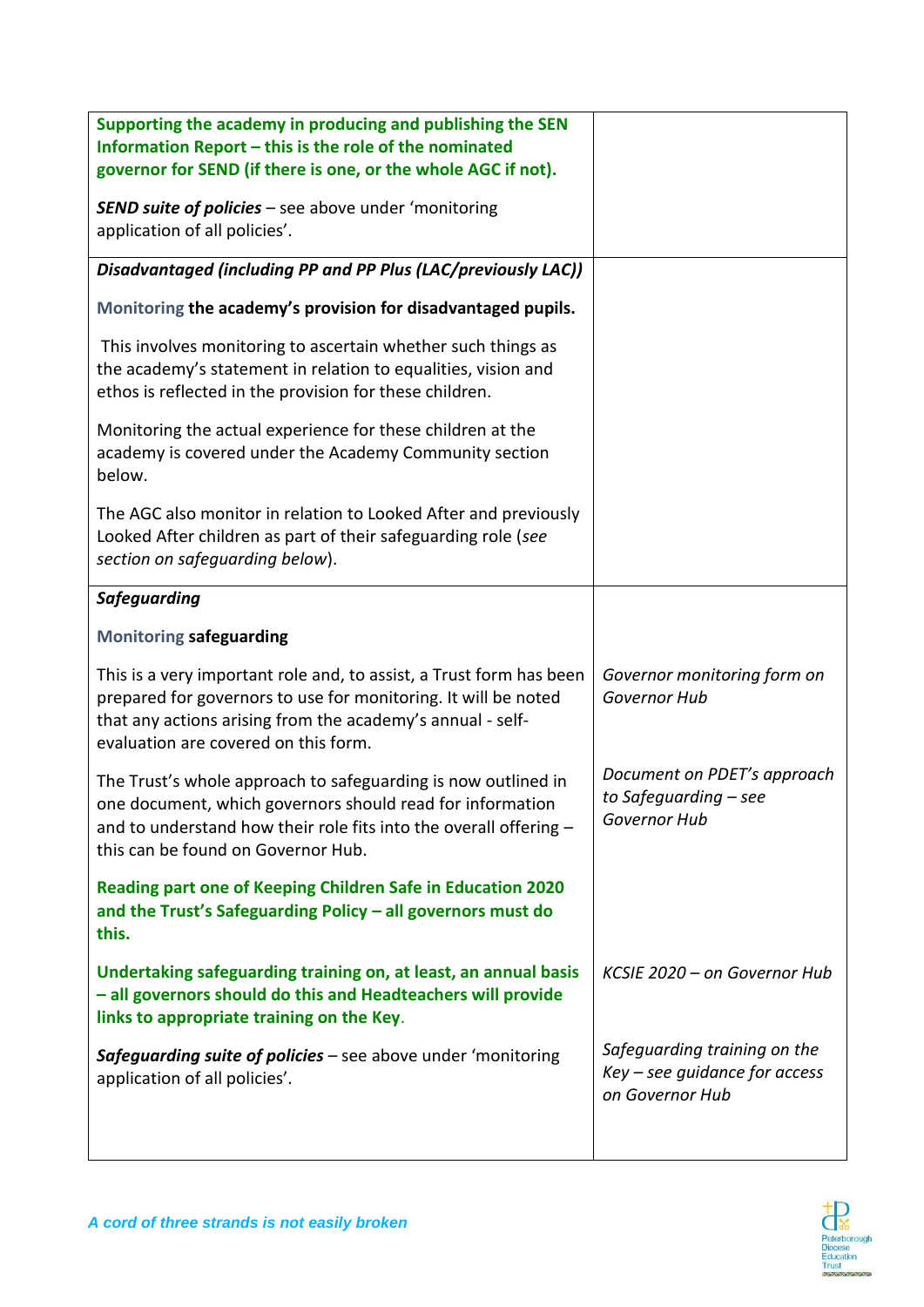| <b>Admissions and appeals</b>                                                                                                                                                                                                                                                                                                                                                                                                                                                                                                          |                                                                                                                     |
|----------------------------------------------------------------------------------------------------------------------------------------------------------------------------------------------------------------------------------------------------------------------------------------------------------------------------------------------------------------------------------------------------------------------------------------------------------------------------------------------------------------------------------------|---------------------------------------------------------------------------------------------------------------------|
| <b>Admission arrangements</b>                                                                                                                                                                                                                                                                                                                                                                                                                                                                                                          |                                                                                                                     |
| Monitoring the application of the academy's admission<br>arrangements – ensuring they are applied correctly and fairly                                                                                                                                                                                                                                                                                                                                                                                                                 | Webinar on admissions on<br>Governor Hub                                                                            |
| Proposing, and undertaking consultation on, any proposed<br>changes to the academy's admission arrangements e.g.,<br>increase in PAN, change in oversubscription criteria etc.                                                                                                                                                                                                                                                                                                                                                         | Model admission policy on<br><b>Governor Hub</b>                                                                    |
| Monitoring compliance with the statutory requirement to<br>publish admission arrangements.                                                                                                                                                                                                                                                                                                                                                                                                                                             |                                                                                                                     |
| <b>Determining admissions</b>                                                                                                                                                                                                                                                                                                                                                                                                                                                                                                          |                                                                                                                     |
| Ranking applicants for places at the academy in February each<br>year. Throughout the remainder of the year, making in-year<br>admission decisions.                                                                                                                                                                                                                                                                                                                                                                                    | Advice and support on<br>admissions and appeals is<br>provided by the Central Team -<br>call Elizabeth McLaverty or |
| Considering applications and making decisions if an academy<br>receives a request from a parent / carer to defer applying for a<br>place for their child.                                                                                                                                                                                                                                                                                                                                                                              | <b>Helen Buckley</b><br>Template documents for<br>requests to defer entry can be                                    |
| Appeals - making arrangements for dealing with appeals.                                                                                                                                                                                                                                                                                                                                                                                                                                                                                | found on Governor Hub                                                                                               |
| <b>Data Protection - GDPR</b>                                                                                                                                                                                                                                                                                                                                                                                                                                                                                                          |                                                                                                                     |
| Monitoring the implementation of any GDPR action plans that<br>academies have.                                                                                                                                                                                                                                                                                                                                                                                                                                                         | Governor monitoring form<br>template on Governor Hub                                                                |
| There are webinars that the Trust have produced to assist<br>governors in their understanding of GDPR in relation to<br>academies and these can be found on Governor Hub.                                                                                                                                                                                                                                                                                                                                                              | Webinar on GDPR on Governor<br>Hub                                                                                  |
| <b>Data Protection suite of policies</b> – see above under 'monitoring<br>application of all policies'.                                                                                                                                                                                                                                                                                                                                                                                                                                |                                                                                                                     |
| <b>Health &amp; Safety</b>                                                                                                                                                                                                                                                                                                                                                                                                                                                                                                             |                                                                                                                     |
| <b>Monitoring Health &amp; Safety</b>                                                                                                                                                                                                                                                                                                                                                                                                                                                                                                  |                                                                                                                     |
| Governors are responsible for monitoring the health and safety<br>and security of the academy site on behalf of the Board. This<br>includes supporting the academy in ensuring that the premises<br>are maintained in good repair and any actions from site<br>condition surveys are being implemented. It should be noted<br>that, governors are only responsible for monitoring; not stating<br>what needs to be specifically done in terms of addressing the<br>issue, (so as to avoid inadvertently assuming liability), nor doing |                                                                                                                     |

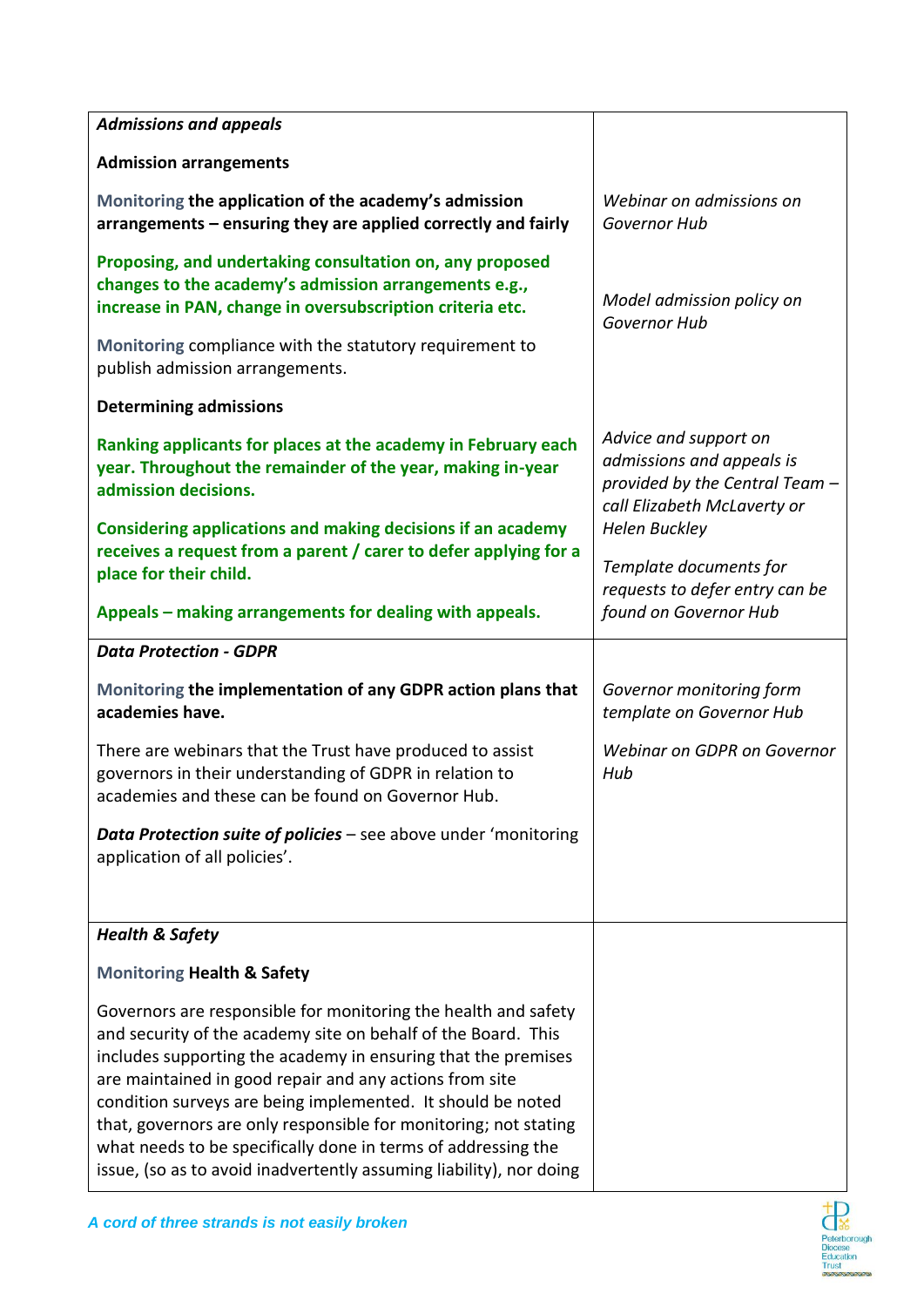| any of these things. For example, if on a walkabout a governor<br>noticed that there was a lose wire their role is solely to point it<br>out.                                                                                                                                                     | Academy to provide Plumsun                                                 |
|---------------------------------------------------------------------------------------------------------------------------------------------------------------------------------------------------------------------------------------------------------------------------------------------------|----------------------------------------------------------------------------|
| Monitoring actions from health & safety audits - Plumsun have<br>undertaken health & safety audits of all academies and<br>governors are responsible for monitoring these.                                                                                                                        | Health & Safety audit                                                      |
| Health and Safety Policy and Accessibility Policy - see above<br>under 'monitoring application of all policies'.                                                                                                                                                                                  |                                                                            |
| <b>Equalities</b>                                                                                                                                                                                                                                                                                 |                                                                            |
| Monitoring application of the academy's equalities statement<br>- the same comments as above in relation to monitoring the<br>application of policies apply.                                                                                                                                      | For academy's Equality<br>Statement - see academy<br>website               |
| Monitoring compliance with Equality duty / law $-$ again, this is<br>a case of being aware of what these duties are and then<br>observing, asking appropriate questions, and listening.                                                                                                           |                                                                            |
| <b>Sports premium</b>                                                                                                                                                                                                                                                                             |                                                                            |
| Monitoring the academy's use of the sports premium                                                                                                                                                                                                                                                |                                                                            |
| Governors monitor how much is received, how it is spent<br>(including seeking assurance that it is spent on what it should<br>be) and, very importantly, what the impact is on the pupils'<br>breadth of educational experiences.                                                                 |                                                                            |
| Academies must provide Sports premium information on their<br>website                                                                                                                                                                                                                             |                                                                            |
| <b>Risk assurance</b>                                                                                                                                                                                                                                                                             |                                                                            |
| Monitoring that appropriate risk assessments are being / have<br>been carried out and actions implemented.                                                                                                                                                                                        |                                                                            |
| AGC's have a part to play in the Trust-wide Risk Management<br>system (currently under development).                                                                                                                                                                                              |                                                                            |
| Currently academies have been supplied by the Trust with<br>template risk assessments for Covid and for Lateral Flow Tests<br>(LFT) but it is their job to make them academy specific and keep<br>these up to date in line with guidance issued by the Trust (which<br>is based on DfE guidance). | Schools to provide covid, LFT<br>and remote education risk<br>assessments. |
| Governors need to read and monitor these risk assessments to<br>ensure that they are regularly reviewed, amended / adjusted, as<br>appropriate, and actions undertaken. Whilst governors cannot                                                                                                   | See Governor Hub-<br>coronavirus folder for risk                           |

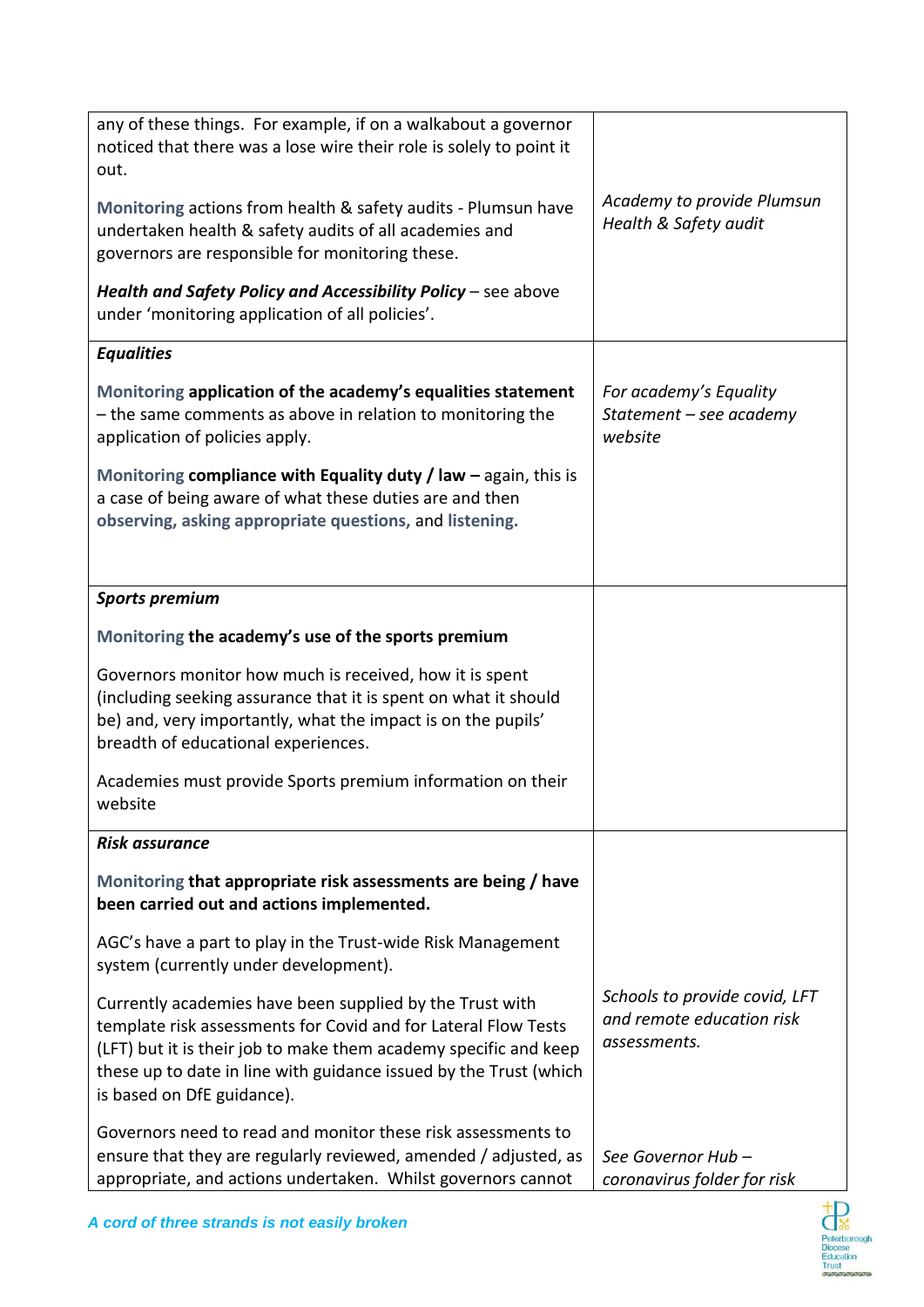| currently visit academies, monitoring should be by way of<br>questions and discussions with staff and pupils and, if possible,<br>with parents / carers.<br>There are also risk assessments academies have to undertake in<br>respect of delivery of remote education from a safeguarding<br>and GDPR perspective and these, along with any other risk<br>assessments, should be monitored in the same way.                                                | templates, guidance, and a<br>wealth of information in this<br>respect |
|------------------------------------------------------------------------------------------------------------------------------------------------------------------------------------------------------------------------------------------------------------------------------------------------------------------------------------------------------------------------------------------------------------------------------------------------------------|------------------------------------------------------------------------|
| <b>Standard Attainment Tests (SATs)</b>                                                                                                                                                                                                                                                                                                                                                                                                                    |                                                                        |
| Monitoring the administration of SATs.                                                                                                                                                                                                                                                                                                                                                                                                                     | See Governor Hub for a<br>guidance document on<br>monitoring SATs.     |
| Church - preserving and developing the church school ethos and local church relationship                                                                                                                                                                                                                                                                                                                                                                   |                                                                        |
| In agreeing the vision and values of the academy and seeing that they are 'lived out' governors are<br>upholding the reason why the academy was established as a church school and fulfilling their role of<br>preserving and developing the church school ethos. Governors not only monitor and support these aspects<br>of academy life but also aim to develop the relationship between the academy and local church.                                   |                                                                        |
| (Specific obligations are shown in green text.)                                                                                                                                                                                                                                                                                                                                                                                                            |                                                                        |
| <b>Church School: SIAMS</b>                                                                                                                                                                                                                                                                                                                                                                                                                                |                                                                        |
| Monitoring the impact of the academy's Vision on pupils and<br>adults and its effectiveness in enabling pupils and adults to<br>flourish, as per the SIAMS Schedule.                                                                                                                                                                                                                                                                                       | See Cof E website for<br>information on SIAMS                          |
| All church schools have a SIAMS Inspection which focuses on<br>the impact of the church school's Christian vision on pupils<br>and adults. This involves looking at:                                                                                                                                                                                                                                                                                       |                                                                        |
| the school's Christian vision<br>the provision the school makes because of this vision;<br>and<br>how effective this provision is in enabling all pupils to<br>flourish.                                                                                                                                                                                                                                                                                   |                                                                        |
| Church schools employ a variety of strategies appropriate to,<br>and reflective of, their particular context in order to be<br>distinctively and effectively Christian in their character and<br>ethos. SIAMS inspectors therefore do not look for a set<br>template of what a church school should be like, but rather<br>take the particular context of the school into account and<br>base their evaluation on the outcomes rather than the<br>process. |                                                                        |

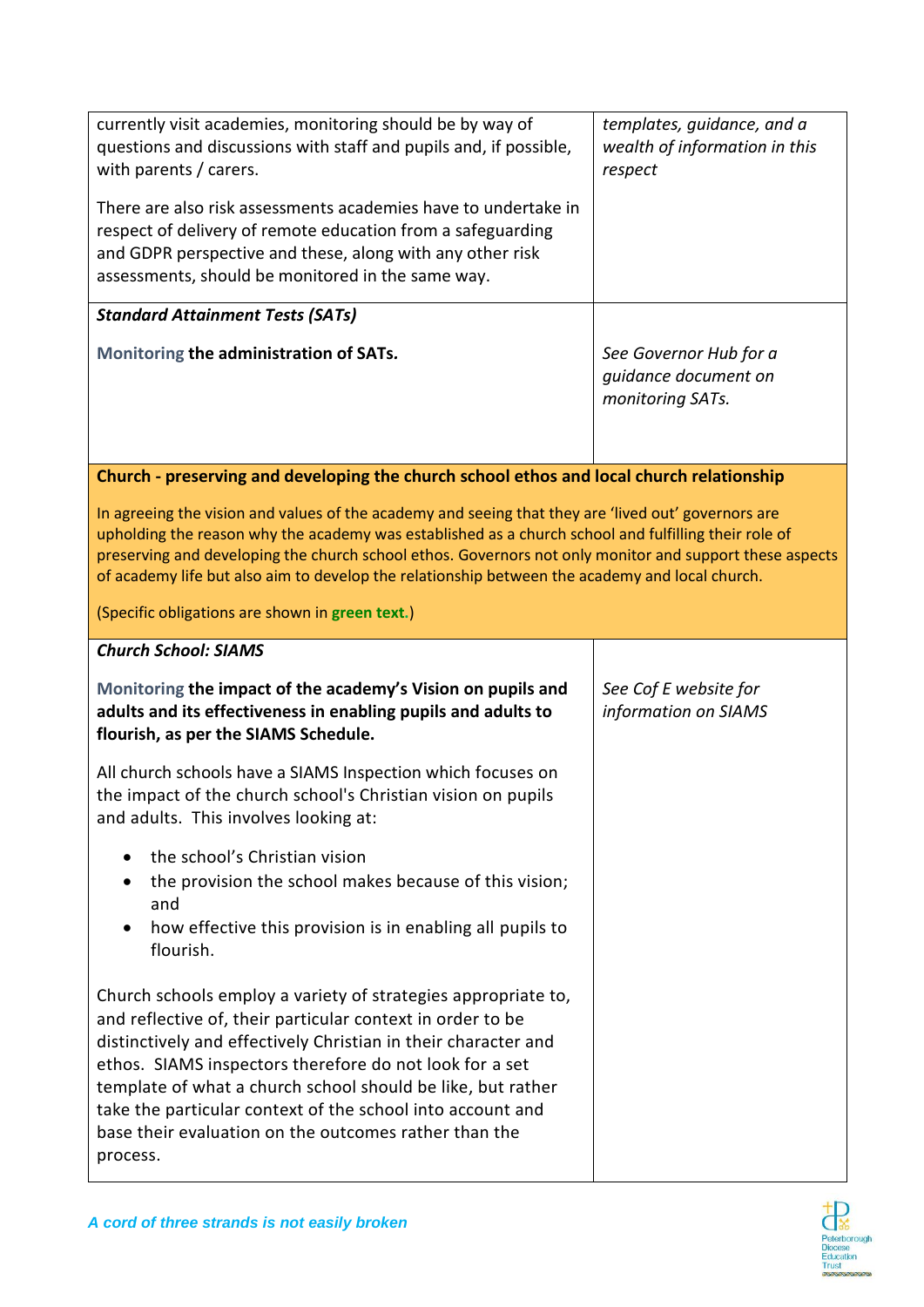| The Evaluation Schedule has one inspection question:                                                                                                                                                                                                                                                                                                          |                                                         |
|---------------------------------------------------------------------------------------------------------------------------------------------------------------------------------------------------------------------------------------------------------------------------------------------------------------------------------------------------------------|---------------------------------------------------------|
| How effective is the school's distinctive Christian vision,<br>established and promoted by leadership at all levels, in<br>enabling pupils and adults to flourish?                                                                                                                                                                                            |                                                         |
| This is explored through seven strands:                                                                                                                                                                                                                                                                                                                       |                                                         |
| Vision and Leadership<br>$\bullet$<br>Wisdom, Knowledge and Skills<br>$\bullet$<br>Character Development: Hope, Aspiration and<br>Courageous Advocacy<br>Community and Living Well Together<br>$\bullet$<br><b>Dignity and Respect</b><br>$\bullet$<br>The impact of collective worship<br>$\bullet$<br>The effectiveness of religious education<br>$\bullet$ |                                                         |
| The Diocese offers specific training for governors for monitoring<br>in relation to SIAMS.                                                                                                                                                                                                                                                                    | Diocesan training - see<br>Peterborough Diocese website |
| <b>Church school ethos</b>                                                                                                                                                                                                                                                                                                                                    |                                                         |
| Preserving and developing the Church school ethos                                                                                                                                                                                                                                                                                                             |                                                         |
| <b>Local church</b>                                                                                                                                                                                                                                                                                                                                           |                                                         |
| Establishing, developing, and maintaining a relationship with<br>the local church.                                                                                                                                                                                                                                                                            |                                                         |
| The relationship between local church and church school is not<br>just an historic heritage but should be a living reality. Nurturing<br>and developing this relationship is of mutual benefit to the<br>academy and church and often a pathway to wider community<br>engagement.                                                                             |                                                         |
| The Diocese is supportive in this respect.                                                                                                                                                                                                                                                                                                                    |                                                         |
| RE Policy - see above under 'monitoring application of all<br>policies'.                                                                                                                                                                                                                                                                                      |                                                         |
| <b>Collective Worship Policy-</b> see above under 'monitoring<br>application of all policies'.                                                                                                                                                                                                                                                                |                                                         |

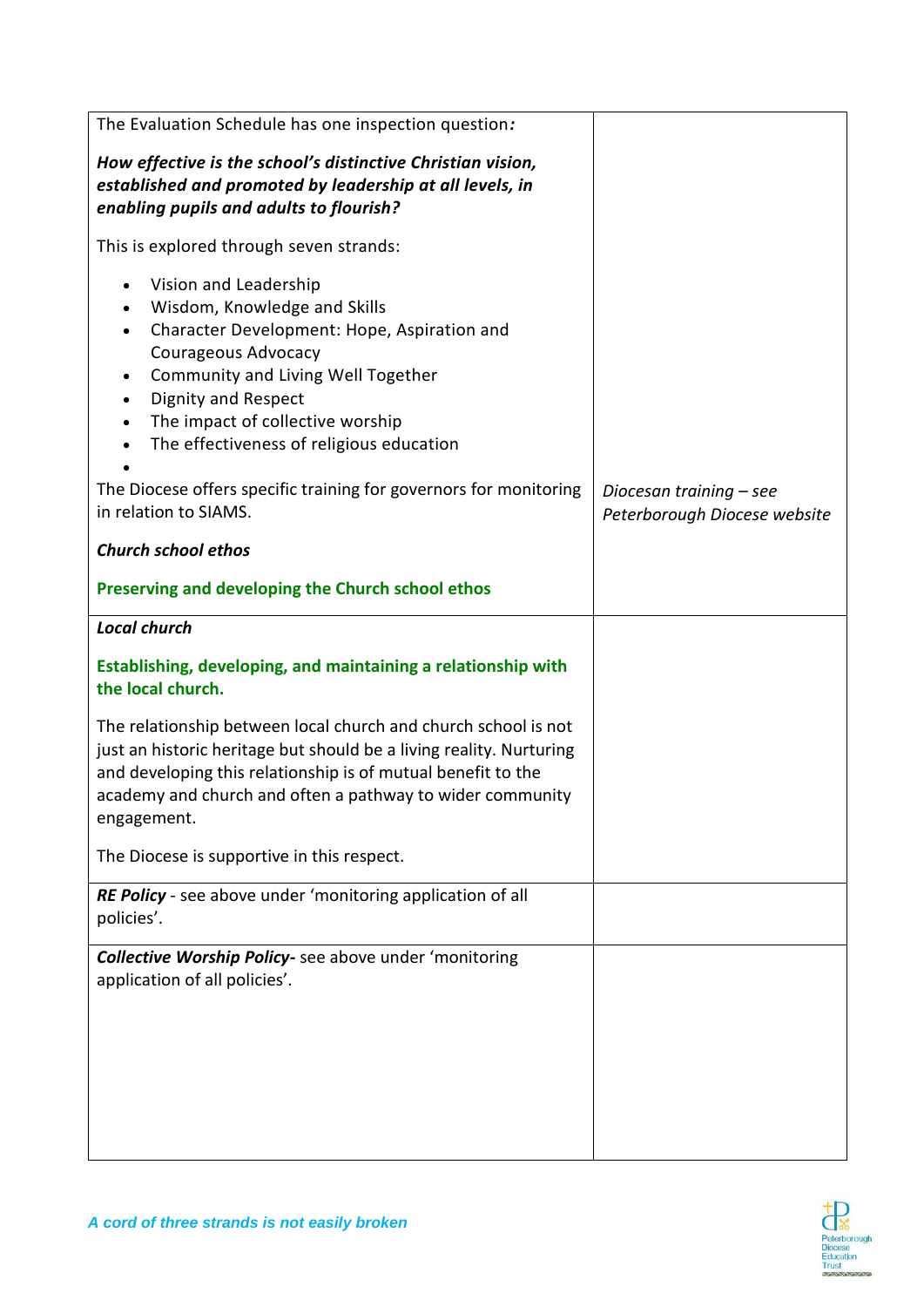| Community - developing and monitoring the academy's engagement with the whole academy<br>community and with the local community, always embracing inclusivity.                                                                                                                                                                                                                                                                                                                                                                                                                                                                                                                                                                                                                                                                                                                                                                                                                                                  |  |
|-----------------------------------------------------------------------------------------------------------------------------------------------------------------------------------------------------------------------------------------------------------------------------------------------------------------------------------------------------------------------------------------------------------------------------------------------------------------------------------------------------------------------------------------------------------------------------------------------------------------------------------------------------------------------------------------------------------------------------------------------------------------------------------------------------------------------------------------------------------------------------------------------------------------------------------------------------------------------------------------------------------------|--|
| (Specific obligations are shown in green text.)                                                                                                                                                                                                                                                                                                                                                                                                                                                                                                                                                                                                                                                                                                                                                                                                                                                                                                                                                                 |  |
| <b>Academy community</b>                                                                                                                                                                                                                                                                                                                                                                                                                                                                                                                                                                                                                                                                                                                                                                                                                                                                                                                                                                                        |  |
| Monitoring that the academy's vision and values are being<br>worked out, especially in the experience of pupils and their<br>parents/carers.                                                                                                                                                                                                                                                                                                                                                                                                                                                                                                                                                                                                                                                                                                                                                                                                                                                                    |  |
| In particular, in relation to the following groups:                                                                                                                                                                                                                                                                                                                                                                                                                                                                                                                                                                                                                                                                                                                                                                                                                                                                                                                                                             |  |
| <b>SEND</b><br>$\bullet$<br>Disadvantaged (including PP, PP plus, looked after and<br>previously looked after children<br>Pupils with medical needs<br>The academy's vision is aligned to the Trust's vision $-$ 'Working'<br>together for every child to realise their God given potential to<br>flourish' and the Church of England vision of 'life in all its<br>fullness'. The governors' role is to monitor the experience of the<br>academy community (not just educationally) to see whether,<br>and how, the vision enriches the lives of those in this<br>community. A very important element of this is obtaining pupil,<br>parent/carer (see below) and staff voice. Whilst surveys can<br>have a role to play, spending time talking to people, listening<br>and getting to know them can produce a far more accurate<br>reflection of the situation. Following the experience of an<br>individual or group of children as they journey through the<br>academy can be a good way of achieving this. |  |
| Monitoring the school's process for pupil and staff feedback<br>and reviewing the reports.                                                                                                                                                                                                                                                                                                                                                                                                                                                                                                                                                                                                                                                                                                                                                                                                                                                                                                                      |  |
| <b>Parent/Carer engagement</b>                                                                                                                                                                                                                                                                                                                                                                                                                                                                                                                                                                                                                                                                                                                                                                                                                                                                                                                                                                                  |  |
| Encouraging and supporting the academy in its engagement<br>with parents/carers, including the surveying of parental<br>opinion.                                                                                                                                                                                                                                                                                                                                                                                                                                                                                                                                                                                                                                                                                                                                                                                                                                                                                |  |
| The governors have a role to play ensuring the academy<br>communicates effectively with the parent body.                                                                                                                                                                                                                                                                                                                                                                                                                                                                                                                                                                                                                                                                                                                                                                                                                                                                                                        |  |
| <b>Local community</b>                                                                                                                                                                                                                                                                                                                                                                                                                                                                                                                                                                                                                                                                                                                                                                                                                                                                                                                                                                                          |  |
| Developing engagement                                                                                                                                                                                                                                                                                                                                                                                                                                                                                                                                                                                                                                                                                                                                                                                                                                                                                                                                                                                           |  |
| Exploring ways of strengthening links e.g., participating in local<br>community projects and initiatives, possibly making the                                                                                                                                                                                                                                                                                                                                                                                                                                                                                                                                                                                                                                                                                                                                                                                                                                                                                   |  |

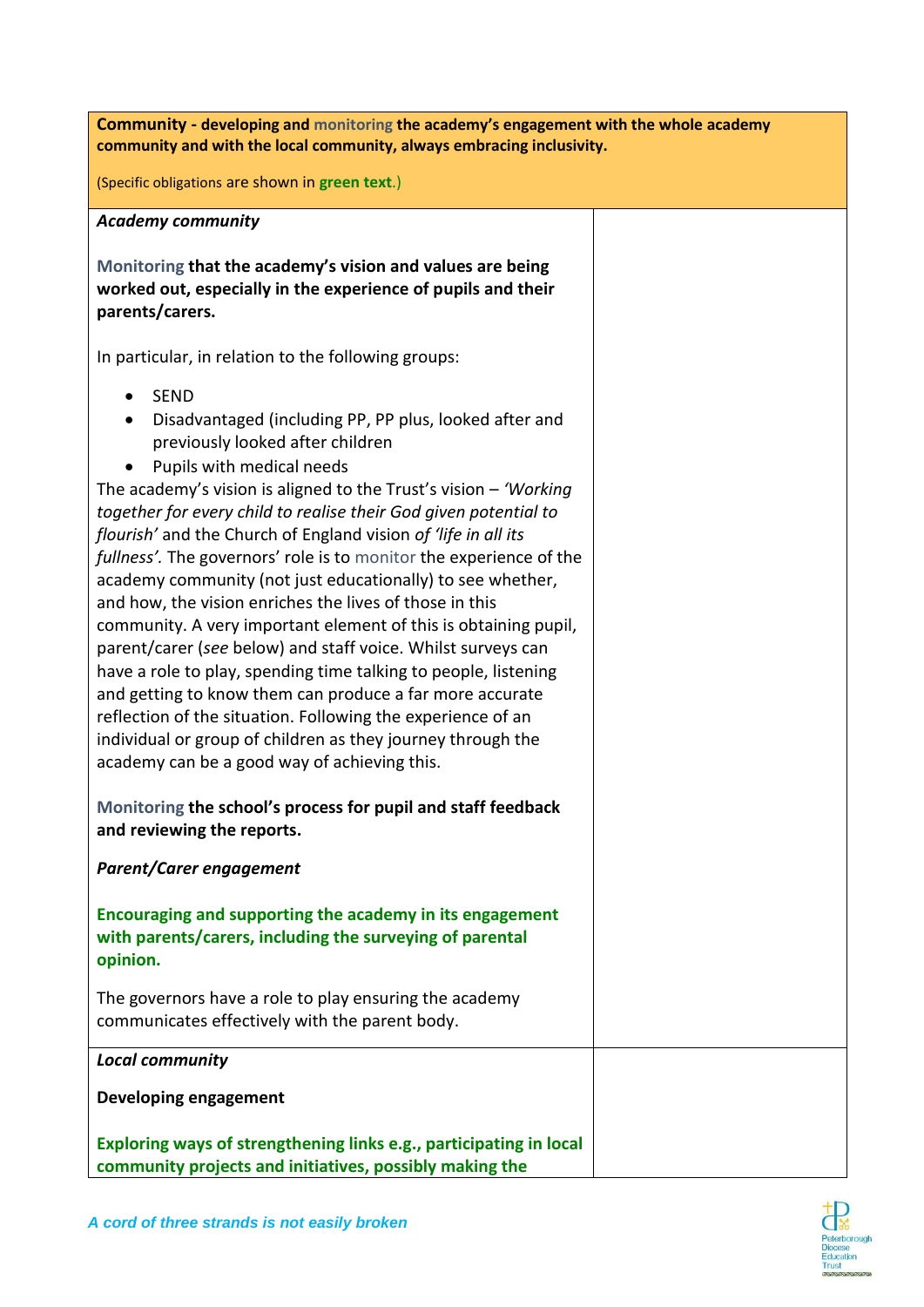| academy premises available for community use, engaging<br>pupils in local community initiatives e.g. litter picking, visiting<br>the elderly etc. and taking social action and being courageous<br>advocates for change nationally and globally (this links to the<br>above SIAMS strands).<br><b>Promoting the academy</b> |  |
|-----------------------------------------------------------------------------------------------------------------------------------------------------------------------------------------------------------------------------------------------------------------------------------------------------------------------------|--|
|                                                                                                                                                                                                                                                                                                                             |  |
| Finding ways to attract pupils to the academy to ensure future<br>sustainability of the academy in the community.                                                                                                                                                                                                           |  |
| <b>Behaviour</b>                                                                                                                                                                                                                                                                                                            |  |
| <b>Monitoring</b>                                                                                                                                                                                                                                                                                                           |  |
| Governors are responsible for monitoring the following<br>aspects of behaviour:                                                                                                                                                                                                                                             |  |
| how the academy opens up horizons of hope and<br>aspiration and guides the pupils into ways of fulfilling<br>them;                                                                                                                                                                                                          |  |
| how the academy respects the value of each person<br>(including a focus on SEND and disadvantaged);                                                                                                                                                                                                                         |  |
| relationships within the academy and with the wider<br>community (including the rest of the Trust);                                                                                                                                                                                                                         |  |
| behavior generally.                                                                                                                                                                                                                                                                                                         |  |
| In order to do this, once again, it is about observing, asking<br>appropriate questions and listening:                                                                                                                                                                                                                      |  |
| Supporting the Headteacher and Senior Leadership Team in<br>securing consistently positive behavior from both pupils and<br>staff.                                                                                                                                                                                          |  |
| Behaviour policies - see above under 'monitoring application of<br>all policies'.                                                                                                                                                                                                                                           |  |
| <b>Attendance and Exclusions</b>                                                                                                                                                                                                                                                                                            |  |
| Monitoring attendance, absences and exclusions.                                                                                                                                                                                                                                                                             |  |
| Providing the necessary panel in the event of an exclusion.<br>Attendance and exclusion policies - see above under<br>'monitoring application of all policies'.                                                                                                                                                             |  |